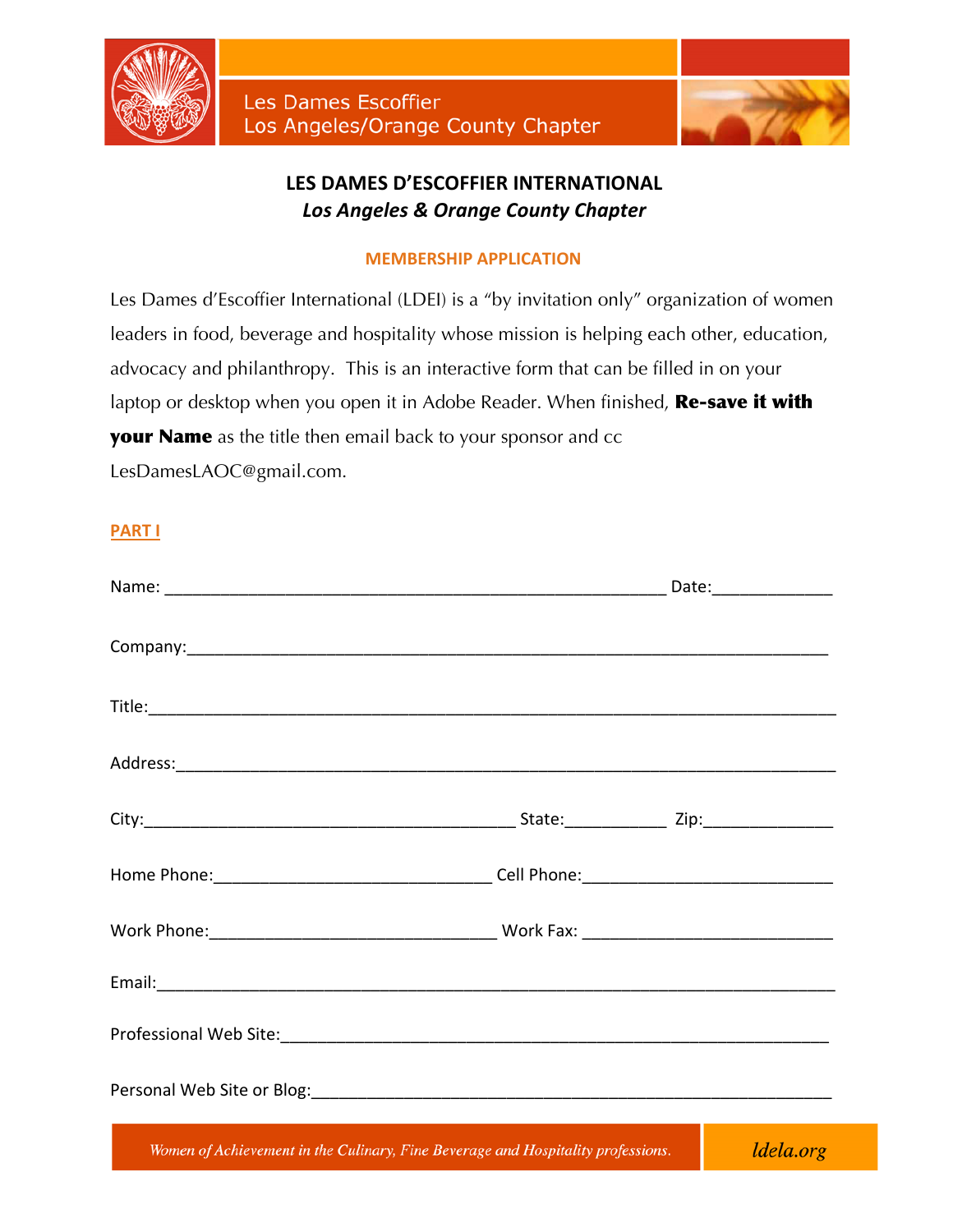



### **PART II**

1. Have you worked in the field, in a paid position, for five or more years? Details:

2. Please list any current memberships in professional organizations and/or food and wine societies including offices held, committee work and fundraising activities.

\_\_\_\_\_\_\_\_\_\_\_\_\_\_\_\_\_\_\_\_\_\_\_\_\_\_\_\_\_\_\_\_\_\_\_\_\_\_\_\_\_\_\_\_\_\_\_\_\_\_\_\_\_\_\_\_\_\_\_\_\_\_\_\_\_\_\_\_\_\_\_\_\_\_\_\_\_\_

\_\_\_\_\_\_\_\_\_\_\_\_\_\_\_\_\_\_\_\_\_\_\_\_\_\_\_\_\_\_\_\_\_\_\_\_\_\_\_\_\_\_\_\_\_\_\_\_\_\_\_\_\_\_\_\_\_\_\_\_\_\_\_\_\_\_\_\_\_\_\_\_\_\_\_\_\_\_ 

3. Why do you wish to become a member of Les Dames d'Escoffier? How do your professional goals, and those stated in LDEI's mission statement above complement or benefit each other?

\_\_\_\_\_\_\_\_\_\_\_\_\_\_\_\_\_\_\_\_\_\_\_\_\_\_\_\_\_\_\_\_\_\_\_\_\_\_\_\_\_\_\_\_\_\_\_\_\_\_\_\_\_\_\_\_\_\_\_\_\_\_\_\_\_\_\_\_\_\_\_\_\_\_\_\_\_\_ 

\_\_\_\_\_\_\_\_\_\_\_\_\_\_\_\_\_\_\_\_\_\_\_\_\_\_\_\_\_\_\_\_\_\_\_\_\_\_\_\_\_\_\_\_\_\_\_\_\_\_\_\_\_\_\_\_\_\_\_\_\_\_\_\_\_\_\_\_\_\_\_\_\_\_\_\_\_\_ 

\_\_\_\_\_\_\_\_\_\_\_\_\_\_\_\_\_\_\_\_\_\_\_\_\_\_\_\_\_\_\_\_\_\_\_\_\_\_\_\_\_\_\_\_\_\_\_\_\_\_\_\_\_\_\_\_\_\_\_\_\_\_\_\_\_\_\_\_\_\_\_\_\_\_\_\_\_\_ 

4. Is there anything else you would like to include about yourself such as special skills outside the profession? For example, are you an artist, musician, accountant, or have other expertise?

\_\_\_\_\_\_\_\_\_\_\_\_\_\_\_\_\_\_\_\_\_\_\_\_\_\_\_\_\_\_\_\_\_\_\_\_\_\_\_\_\_\_\_\_\_\_\_\_\_\_\_\_\_\_\_\_\_\_\_\_\_\_\_\_\_\_\_\_\_\_\_\_\_\_\_\_\_\_ 

5. Please provide contact information (name, company, email and phone) for TWO LES DAMES RECOMMENDATIONS.

 $1)$ \_\_\_\_\_\_\_\_\_\_\_\_\_\_\_\_\_\_\_\_\_\_\_\_\_\_\_\_\_\_\_\_\_\_\_\_\_\_\_\_\_\_\_\_\_\_\_\_\_\_\_\_\_\_\_\_\_\_\_\_\_\_\_\_\_\_\_\_\_\_\_\_\_\_\_\_\_\_ 2)\_\_\_\_\_\_\_\_\_\_\_\_\_\_\_\_\_\_\_\_\_\_\_\_\_\_\_\_\_\_\_\_\_\_\_\_\_\_\_\_\_\_\_\_\_\_\_\_\_\_\_\_\_\_\_\_\_\_\_\_\_\_\_\_\_\_\_\_\_\_\_\_\_\_\_\_ 

\_\_\_\_\_\_\_\_\_\_\_\_\_\_\_\_\_\_\_\_\_\_\_\_\_\_\_\_\_\_\_\_\_\_\_\_\_\_\_\_\_\_\_\_\_\_\_\_\_\_\_\_\_\_\_\_\_\_\_\_\_\_\_\_\_\_\_\_\_\_\_\_\_\_\_\_\_\_ 

ldela.org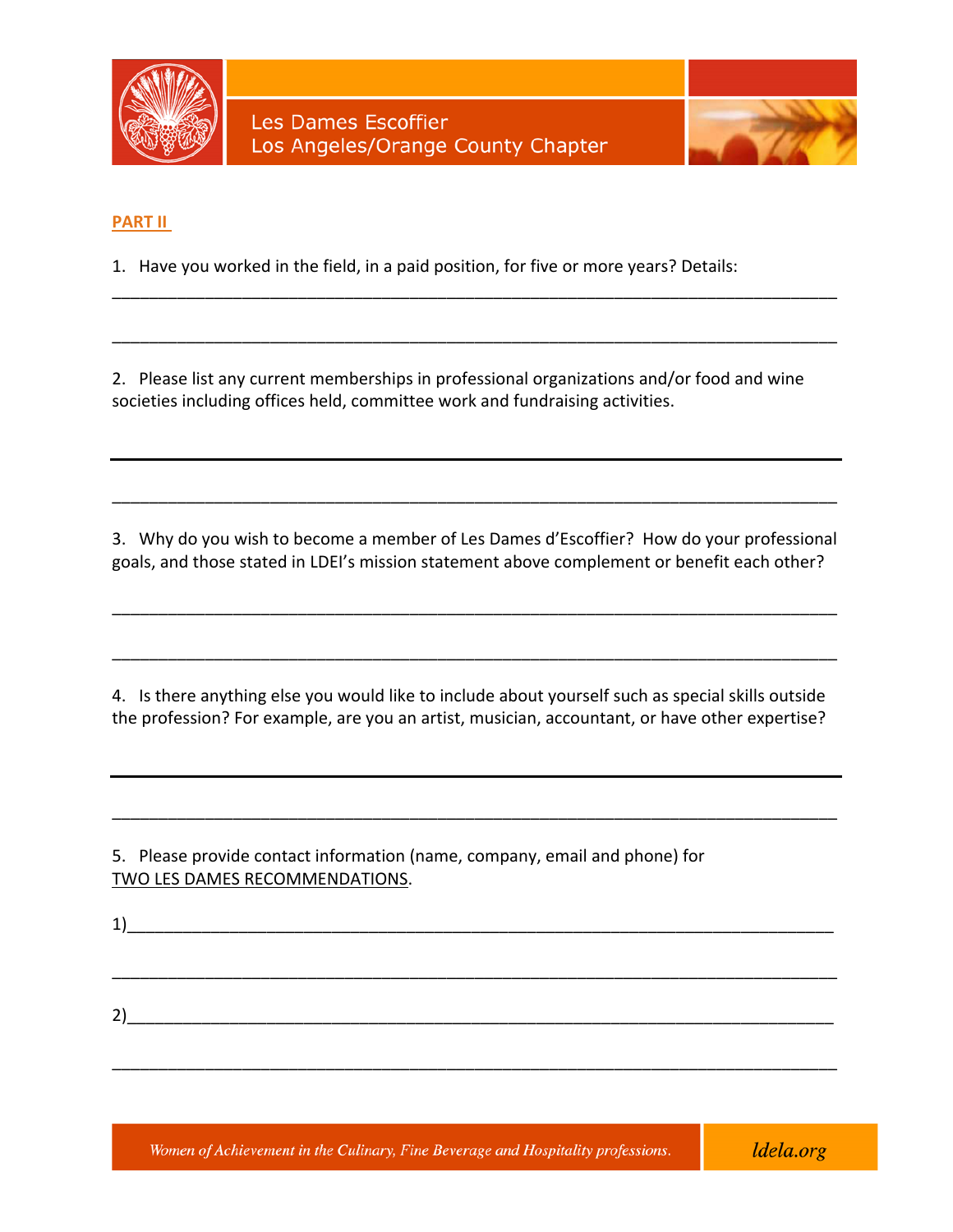



### **PART III**

Below is the list of professions used in the international membership directory. These are used as a crossreferencing tool and are not intended to list EVERY profession. They are simple groupings. Please check the **three** that best describe you.

### **Food Preparation**

- ❑ Chef
- ❑ Pastry Chef
- ❑ Personal chef
- ❑ Caterer

#### **Recipe**

❑ Recipe developer/tester ❑ Test kitchen

### **Food Education**

- ❑ Avocational Culinary Educator
- ❑ Vocational Culinary Educator
- ❑ Food Historian/researcher
- ❑ Culinary Tours

### **Food/Beverage Production/Distribution**

- ❑ Wine and Spirits
- ❑ Food manufacturing

### **Food/Beverage Sales**

- ❑ Retail sales
- ❑ Foodservice sales
- ❑ Restaurateur

#### **Hospitality/Lodging**

- ❑ Hotel/Motel ❑ Private Club
- 

### **Food Science**

- ❑ Registered Dietitian
- ❑ Degreed Nutritionist
- ❑ Home Economist
- ❑ Product developer
- ❑ Research Chef
- ❑ Food Scientist

### **Publishing**

❑ Book Author ❑ Book Editor/Publisher

### **Media - Print**

- ❑ Magazine Staff Writer/Editor
- ❑ Newspaper Staff Writer/Editor
- ❑ Syndicated Columnist
- ❑ Freelance Writer/Editor
- ❑ Internet Writer/Editor

### **Media – Broadcast**

❑ TV show Host/Producer ❑ Radio show Host/Producer

#### **Visual Arts**

❑ Photographer ❑ Food Stylist

### **Marketing**

- ❑ Public Relations
- ❑ Marketing Professional
- ❑ Social Media Professional
- ❑ Advertising
- ❑ Consumer Affairs
- ❑ Event Planner

### **Green Tables**

- ❑ Farmer /Grower
- ❑ Artisan Food Beverage Producer
- ❑ Food Systems Activist

ldela.org